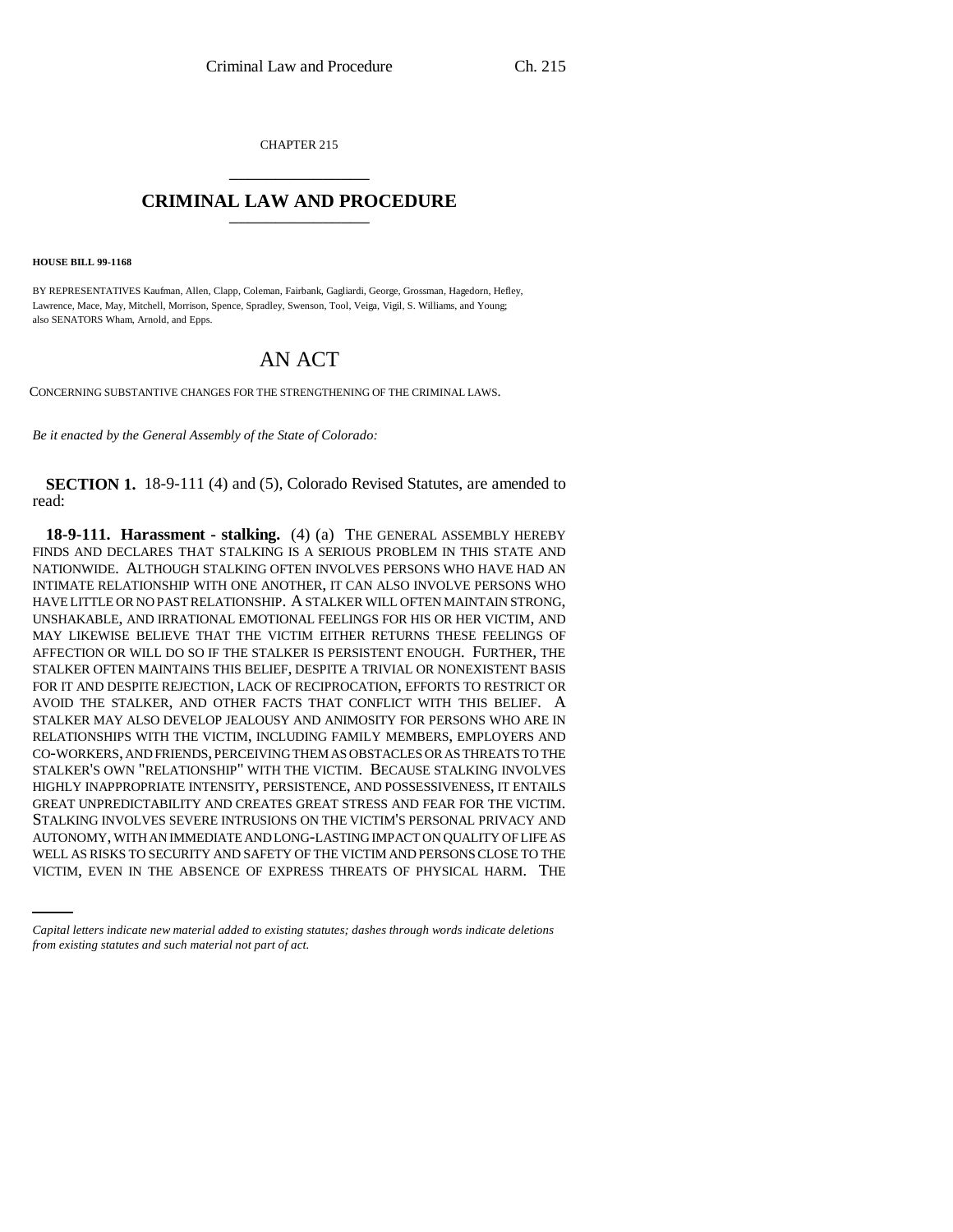#### Ch. 215 Criminal Law and Procedure

GENERAL ASSEMBLY HEREBY RECOGNIZES THE SERIOUSNESS POSED BY STALKING AND ADOPTS THE PROVISIONS OF THIS SUBSECTION (4) AND SUBSECTIONS (5) AND (6) OF THIS SECTION WITH THE GOAL OF ENCOURAGING AND AUTHORIZING EFFECTIVE INTERVENTION BEFORE STALKING CAN ESCALATE INTO BEHAVIOR THAT HAS EVEN MORE SERIOUS CONSEQUENCES.

 $(a)$  (b) In addition to the circumstances described in subsection (1) of this section, A person commits harassment by stalking if directly, or indirectly through another person, such person knowingly:

(I) Makes a credible threat to another person and, in connection with such threat, repeatedly follows, APPROACHES, CONTACTS, OR PLACES UNDER SURVEILLANCE that person, or a member of that person's immediate family, OR SOMEONE WITH WHOM THAT PERSON HAS OR HAS HAD A CONTINUING RELATIONSHIP; or

(II) Makes a credible threat to another person and, in connection with such threat, repeatedly makes any form of communication with that person, or a member of that person's immediate family, OR SOMEONE WITH WHOM THAT PERSON HAS OR HAS HAD A CONTINUING RELATIONSHIP, REGARDLESS OF whether or not a conversation ensues; OR

(III) REPEATEDLY FOLLOWS, APPROACHES, CONTACTS, PLACES UNDER SURVEILLANCE, OR MAKES ANY FORM OF COMMUNICATION WITH ANOTHER PERSON, A MEMBER OF THAT PERSON'S IMMEDIATE FAMILY, OR SOMEONE WITH WHOM THAT PERSON HAS OR HAS HAD A CONTINUING RELATIONSHIP IN A MANNER THAT WOULD CAUSE A REASONABLE PERSON TO SUFFER SERIOUS EMOTIONAL DISTRESS AND DOES CAUSE THAT PERSON, A MEMBER OF THAT PERSON'S IMMEDIATE FAMILY, OR SOMEONE WITH WHOM THAT PERSON HAS OR HAS HAD A CONTINUING RELATIONSHIP TO SUFFER SERIOUS EMOTIONAL DISTRESS. FOR PURPOSES OF THIS SUBPARAGRAPH (III), A VICTIM NEED NOT SHOW THAT HE OR SHE RECEIVED PROFESSIONAL TREATMENT OR COUNSELING TO SHOW THAT HE OR SHE SUFFERED SERIOUS EMOTIONAL DISTRESS.

 $(b)$  (c) For the purposes of this subsection (4):

(I) CONDUCT "IN CONNECTION WITH" A CREDIBLE THREAT MEANS ACTS WHICH FURTHER, ADVANCE, PROMOTE, OR HAVE A CONTINUITY OF PURPOSE, AND MAY OCCUR BEFORE, DURING, OR AFTER THE CREDIBLE THREAT;

 $(H)$  (II) "Credible threat" means a threat, or physical action, OR REPEATED CONDUCT that would cause a reasonable person to be in fear for the person's life or safety or the safety of his or her immediate family OR OF SOMEONE WITH WHOM THE PERSON HAS OR HAS HAD A CONTINUING RELATIONSHIP. SUCH THREAT NEED NOT BE DIRECTLY EXPRESSED IF THE TOTALITY OF THE CONDUCT WOULD CAUSE A REASONABLE PERSON SUCH FEAR.

(II) (III) "Immediate family" includes the person's spouse and the person's parent, grandparent, sibling, or child; AND

(III) "In connection with" means acts occurring either before, during, or after the credible threat; and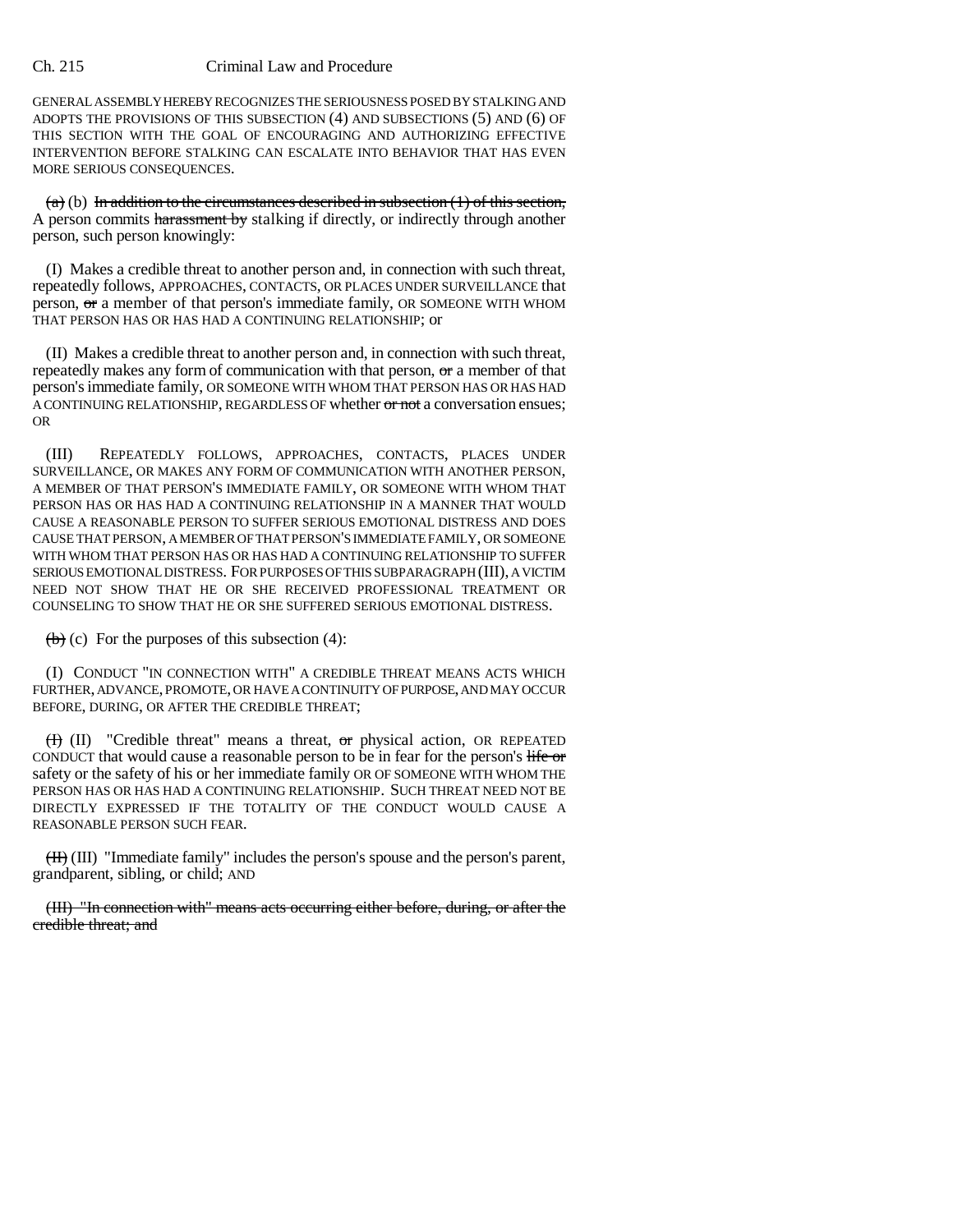(IV) "REPEATED" OR "repeatedly" means on more than one occasion.

(5) Where a person commits harassment by stalking under paragraph  $(a)$ PARAGRAPH (b) of subsection (4) of this section, the following shall apply:

(a) A person commits a  $\frac{class 6}{Class 5}$  felony for a first offense.

(a.5) For a second or subsequent offense, if such offense occurs within seven years of the date of a prior offense for which such person was convicted, the offender commits a  $\frac{class}{5}$  CLASS 4 felony.

(b) If, at the time of the offense, there was a temporary OR PERMANENT restraining order, injunction, OR CONDITION OF BOND, PROBATION, OR PAROLE or any other court order in effect against such person prohibiting the behavior described in subparagraph (**I)** or (**H**) of paragraph (a) PARAGRAPH (b) of subsection (4) of this section, such person commits a class 6 CLASS 4 felony. In addition, when a violation under subsection (4) of this section is committed in connection with a violation of a court order, including but not limited to any restraining order or any order that sets forth the conditions of a bond, any sentence imposed for such violation pursuant to this subsection (5) shall run consecutively and not concurrently with any sentence imposed pursuant to section 18-6-803.5 and with any sentence imposed in a contempt proceeding for violation of the court order. Nothing in this paragraph (b) shall be construed to alter or diminish the inherent authority of the court to enforce its orders through civil or criminal contempt proceedings; however, before a criminal contempt proceeding is heard before the court, notice of the proceedings shall be provided to the district attorney for the district of the court where the proceedings are to be heard and the district attorney for the district of the court where the alleged act of criminal contempt occurred. The district attorney for either district shall be allowed to appear and argue for the imposition of contempt sanctions.

**SECTION 2.** 24-4.1-302 (1) (cc.1), Colorado Revised Statutes, is amended to read:

**24-4.1-302. Definitions.** As used in this part 3, and for no other purpose, including the expansion of the rights of any defendant:

(1) "Crime" means any of the following offenses as defined by the statutes of the state of Colorado, whether committed by an adult or a juvenile:

(cc.1) Harassment, by Stalking, in violation of section 18-9-111 (4), C.R.S.;

**SECTION 3.** 18-1-105 (9.7) (b), Colorado Revised Statutes, is amended BY THE ADDITION OF A NEW SUBPARAGRAPH to read:

**18-1-105. Felonies classified - presumptive penalties.** (9.7) (b) Crimes which present an extraordinary risk of harm to society shall include the following:

(XIII) STALKING, AS DESCRIBED IN SECTION 18-9-111 (4).

**SECTION 4.** 18-9-111 (2), Colorado Revised Statutes, is amended to read: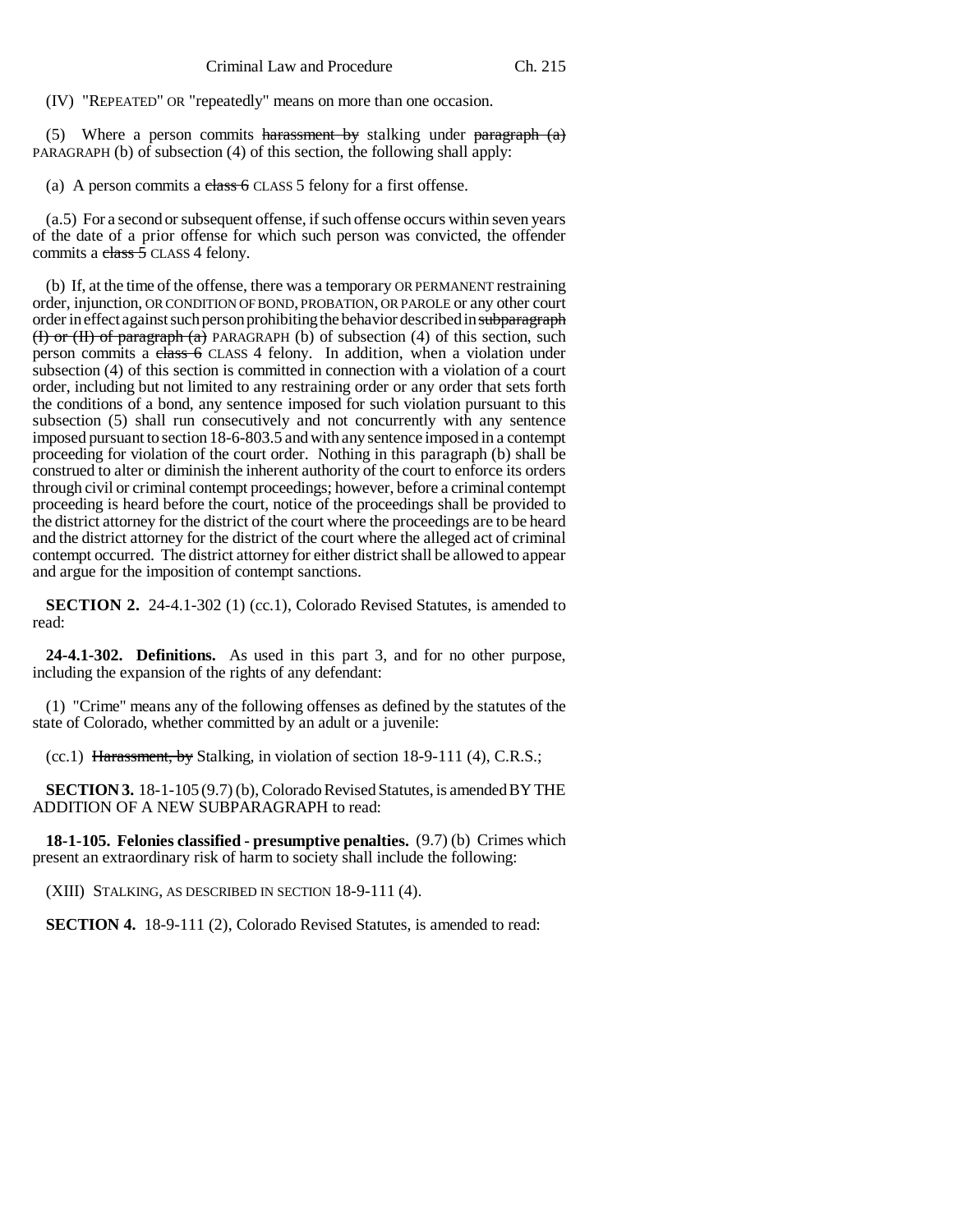**18-9-111. Harassment - stalking.** (2) Harassment pursuant to subsection (1) of this section is a class 3 misdemeanor; EXCEPT THAT HARASSMENT IS A CLASS 1 MISDEMEANOR IF THE OFFENDER COMMITS HARASSMENT PURSUANT TO SUBSECTION (1) OF THIS SECTION WITH THE INTENT TO INTIMIDATE OR HARASS ANOTHER PERSON BECAUSE OF THAT PERSON'S ACTUAL OR PERCEIVED RACE, COLOR, RELIGION, ANCESTRY, OR NATIONAL ORIGIN.

**SECTION 5.** The introductory portion to 18-9-121 (2) and 18-9-121 (3), Colorado Revised Statutes, are amended to read:

**18-9-121. Ethnic intimidation.** (2) A person commits ethnic intimidation if, with the intent to intimidate or harass another person because of that person's ACTUAL OR PERCEIVED race, color, religion, ancestry, or national origin, he OR SHE:

(3) Ethnic intimidation AS DESCRIBED IN PARAGRAPH (b) OR (c) OF SUBSECTION (2) OF THIS SECTION is a class 1 misdemeanor. except that a violation of ETHNIC INTIMIDATION AS DESCRIBED IN paragraph (a) of subsection (2) of this section is a class 5 felony; EXCEPT THAT ETHNIC INTIMIDATION AS DESCRIBED IN SAID PARAGRAPH (a) IS A CLASS 4 FELONY IF THE OFFENDER IS PHYSICALLY AIDED OR ABETTED BY ONE OR MORE OTHER PERSONS DURING THE COMMISSION OF THE OFFENSE.

**SECTION 6.** 18-18-405, Colorado Revised Statutes, is amended BY THE ADDITION OF A NEW SUBSECTION to read:

**18-18-405. Unlawful distribution, manufacturing, dispensing, sale, or possession.** (2.5) (a) NOTWITHSTANDING THE PROVISIONS OF PARAGRAPH (c) OF SUBSECTION (2) OF THIS SECTION, A PERSON WHO VIOLATES THE PROVISIONS OF SUBSECTION (1) OF THIS SECTION WITH REGARD TO FLUNITRAZEPAM COMMITS A CLASS 3 FELONY; EXCEPT THAT THE PERSON COMMITS A CLASS 2 FELONY IF THE VIOLATION IS COMMITTED SUBSEQUENT TO A PRIOR CONVICTION FOR A VIOLATION INVOLVING FLUNITRAZEPAM OR TO WHICH PARAGRAPH (a) OF SUBSECTION (2) OF THIS SECTION APPLIES.

(b) ANY PERSON CONVICTED OF VIOLATING THE PROVISIONS OF SUBSECTION (1) OF THIS SECTION WITH REGARD TO FLUNITRAZEPAM SHALL BE SUBJECT TO THE MANDATORY SENTENCING PROVISIONS OF SUBSECTION (3) OF THIS SECTION.

**SECTION 7.** 18-13-122 (2) (b), Colorado Revised Statutes, is amended to read:

**18-13-122. Illegal possession or consumption of ethyl alcohol by an underage person.** (2) (b) Illegal possession or consumption of ethyl alcohol by an underage person is a class 2 petty offense and shall be punished by a fine of not more than one hundred dollars. The court, upon sentencing a defendant pursuant to this paragraph (b), may, in addition to any fine, order that the defendant perform up to twenty-four hours of useful public service, subject to the conditions and restrictions of section 16-11-701, C.R.S., and may further order that the defendant submit to and complete an alcohol evaluation or assessment, an alcohol education program, or an alcohol treatment program at such defendant's own expense. The penalty assessment provisions of section 18-1-107 shall not apply to any charge under this section.

**SECTION 8.** 18-18-405 (5), Colorado Revised Statutes, is amended to read: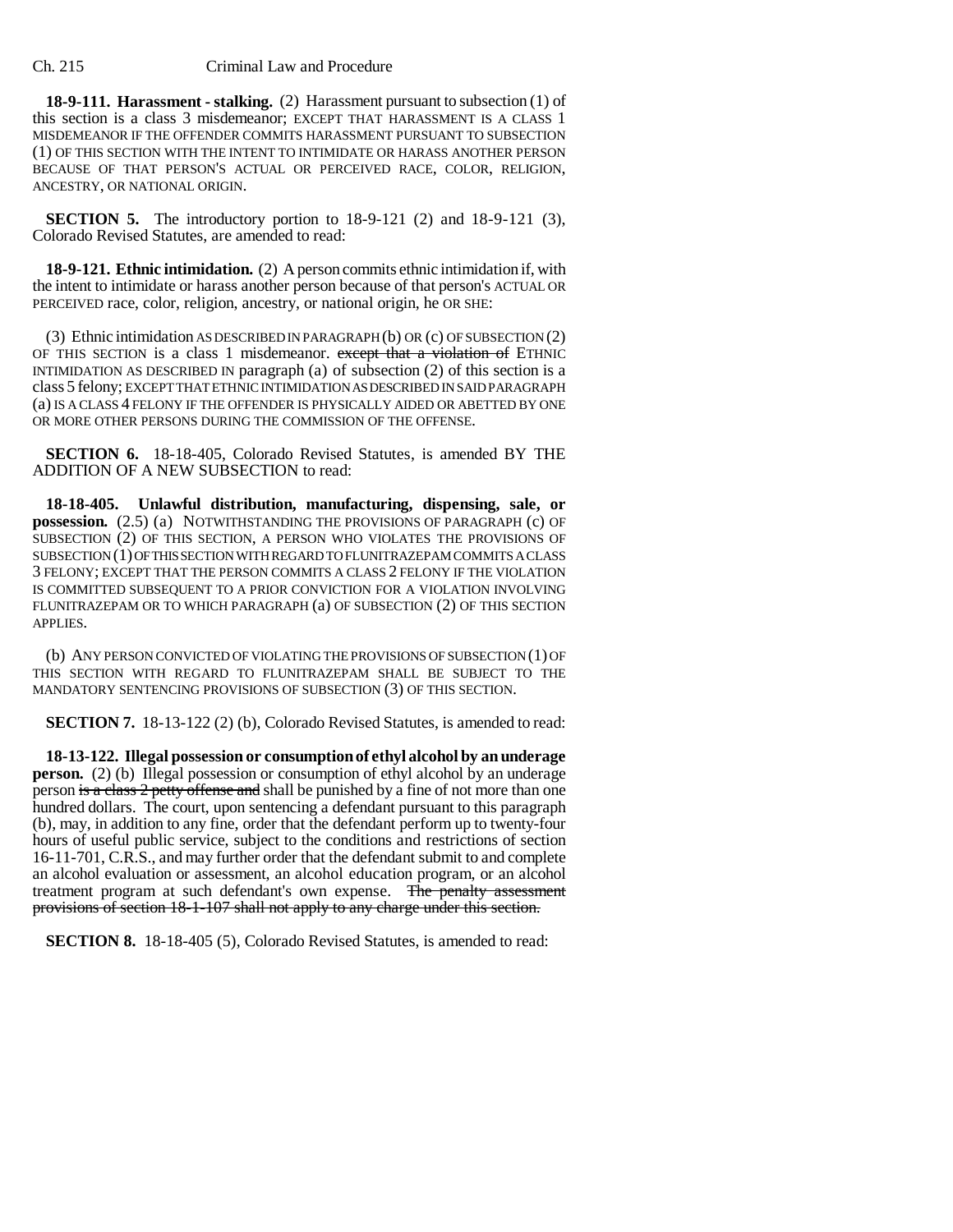**18-18-405. Unlawful distribution, manufacturing, dispensing, sale, or possession.** (5) When a person commits unlawful distribution, manufacture, dispensing, sale, or possession with intent to manufacture, dispense, sell, or distribute cocaine ANY SCHEDULE I OR SCHEDULE II CONTROLLED SUBSTANCE, AS LISTED IN SECTION 18-18-203 OR 18-18-204, OR FLUNITRAZEPAM, pursuant to subsection (1) of this section, twice or more within a period of six months, without having been placed in jeopardy for the prior offense or offenses, and the aggregate amount of cocaine THE SCHEDULE I OR SCHEDULE II CONTROLLED SUBSTANCE OR FLUNITRAZEPAM involved equals or exceeds twenty-five grams, the defendant shall be sentenced pursuant to the mandatory sentencing requirements specified in subsection (3) of this section.

**SECTION 9.** 42-2-206 (1), Colorado Revised Statutes, is amended to read:

**42-2-206. Driving after revocation prohibited.** (1) (a) It is unlawful for any person to operate any motor vehicle in this state while the revocation of the department prohibiting the operation remains in effect. Any person found to be an habitual offender, who is thereafter convicted of operating a motor vehicle in this state while the revocation of the department prohibiting such operation is in effect, commits a class 6 felony and shall be punished as provided in section 18-1-105, C.R.S. CLASS1 MISDEMEANOR AND SHALL BE PUNISHED AS PROVIDED IN SECTION 18-1-106, C.R.S.

(b) (I) A PERSON COMMITS THE CRIME OF AGGRAVATED DRIVING WITH A REVOKED LICENSE IF HE OR SHE IS FOUND TO BE AN HABITUAL OFFENDER AND THEREAFTER CONVICTED OF OPERATING A MOTOR VEHICLE IN THIS STATE WHILE THE REVOCATION OF THE DEPARTMENT PROHIBITING SUCH OPERATION IS IN EFFECT AND, AS A RESULT OF THE SAME CRIMINAL EPISODE, IS ALSO CONVICTED OF ANY OF THE FOLLOWING OFFENSES:

(A) DRIVING UNDER THE INFLUENCE, AS DESCRIBED IN SECTION 42-4-1301 (1) (a);

(B) DRIVING WHILE ABILITY IMPAIRED, AS DESCRIBED IN SECTION 42-4-1301 (1) (b);

(C) RECKLESS DRIVING, AS DESCRIBED IN SECTION 42-4-1401;

(D) ELUDING OR ATTEMPTING TO ELUDE A POLICE OFFICER, AS DESCRIBED IN SECTION 42-4-1413; OR

(E) VIOLATION OF ANY OF THE REQUIREMENTS SPECIFIED FOR ACCIDENTS AND ACCIDENT REPORTS IN SECTIONS 42-4-1601 TO 42-4-1606.

(II) AGGRAVATED DRIVING WITH A REVOKED LICENSE IS A CLASS 6 FELONY, PUNISHABLE AS PROVIDED IN SECTION 18-1-105, C.R.S.

**SECTION 10.** 18-9-204.5 (2) (a), Colorado Revised Statutes, is amended to read:

**18-9-204.5. Unlawful ownership of dangerous dog.** (2) As used in this section, unless the context otherwise requires: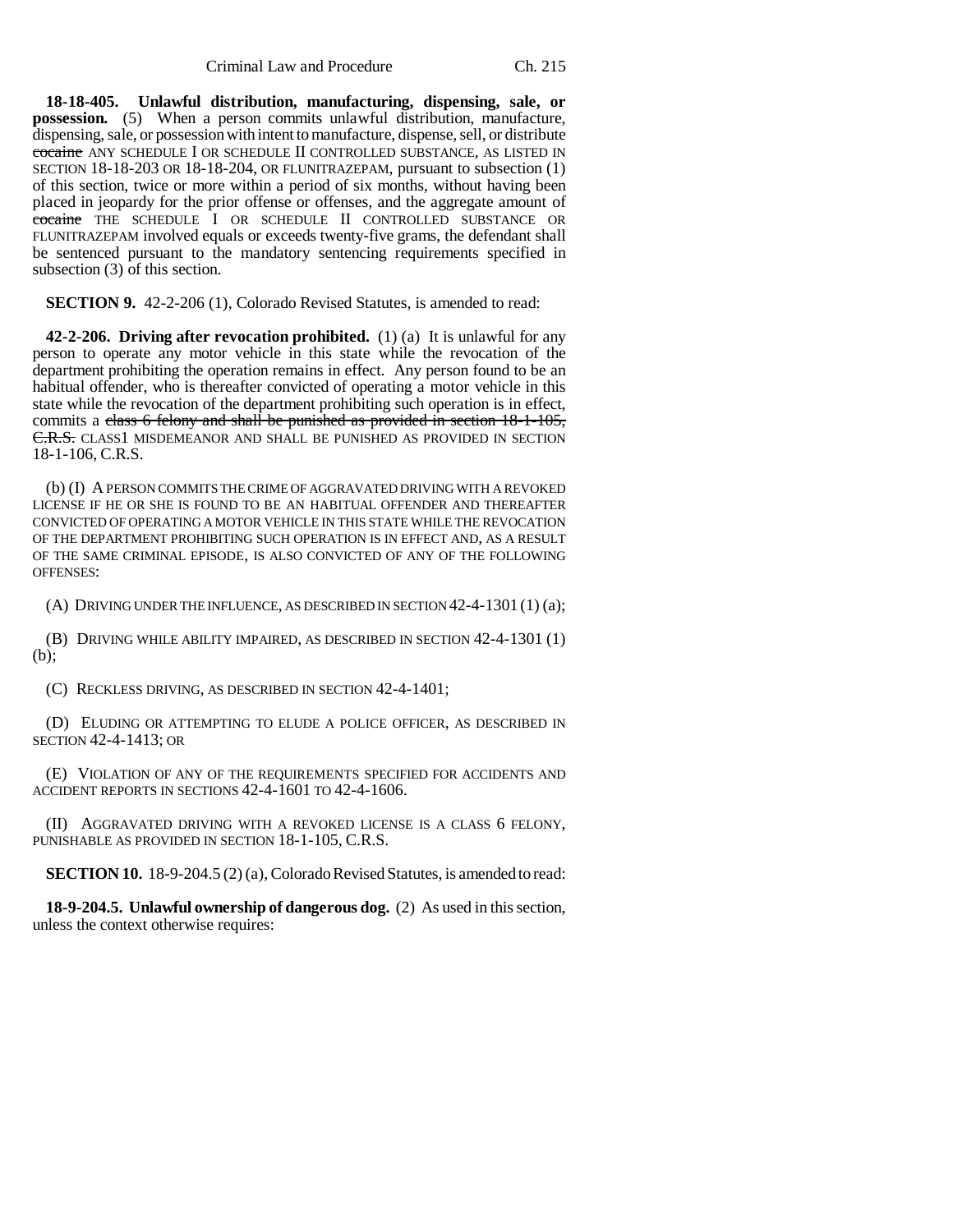#### Ch. 215 Criminal Law and Procedure

(a) "Bodily injury" means any physical injury that results in severe bruising, muscle tears, OR skin lacerations requiring professional medical treatment or fracture of any bone or ANY PHYSICAL injury that requires corrective or cosmetic surgery.

**SECTION 11.** 18-4-410 (7), Colorado Revised Statutes, is amended to read:

**18-4-410. Theft by receiving.** (7) When a person commits theft by receiving twice or more within a period of six months without having been placed in jeopardy for the prior offenses and the aggregate value of the things involved is five hundred dollars or more BUT LESS THAN FIFTEEN THOUSAND DOLLARS, IT IS A CLASS 4 FELONY; HOWEVER, IF THE AGGREGATE VALUE OF THE THINGS INVOLVED IS FIFTEEN THOUSAND DOLLARS OR MORE, it is a class 3 felony.

**SECTION 12.** 18-18-204 (2) (f), Colorado Revised Statutes, is amended BY THE ADDITION OF A NEW SUBPARAGRAPH to read:

**18-18-204. Schedule II.** (2) Unless specifically excepted by Colorado or federal law or Colorado or federal regulation or more specifically included in another schedule, the following controlled substances are listed in schedule II:

(f) Any material, compound, mixture, or preparation containing any quantity of the following substances:

(III) REMIFENTANIL HYDROCHLORIDE.

**SECTION 13.** 18-18-206 (2) (e), Colorado Revised Statutes, is amended to read:

**18-18-206. Schedule IV.** (2) Unless specifically excepted by Colorado or federal law or Colorado or federal regulation or more specifically included in another schedule, the following controlled substances are listed in schedule IV:

(e) Any material, compound, mixture, or preparation containing any quantity of the following substance SUBSTANCES, including its THEIR salts AND ISOMERS:

(I) MODAFINIL;

(II) Pentazocine;

(III) SIBUTRAMINE;

(IV) STADOL (BUTORPHANOL TARTRATE).

**SECTION 14.** Part 2 of article 8 of title 18, Colorado Revised Statutes, is amended BY THE ADDITION OF A NEW SECTION to read:

**18-8-210.2. Persons in custody or confinement.** FOR THE PURPOSES OF THIS PART 2, ANY REFERENCE TO CUSTODY, CONFINEMENT, CHARGED WITH, HELD FOR, OR CONVICTED OF, A FELONY, MISDEMEANOR, OR PETTY OFFENSE SHALL BE DEEMED TO INCLUDE ANY FELONY, MISDEMEANOR, OR PETTY OFFENSE UNDER THE LAWS OF THIS STATE AND ANY FELONY, MISDEMEANOR, OR PETTY OFFENSE HAVING SIMILAR ELEMENTS UNDER THE LAWS OF ANOTHER STATE, THE UNITED STATES, OR ANY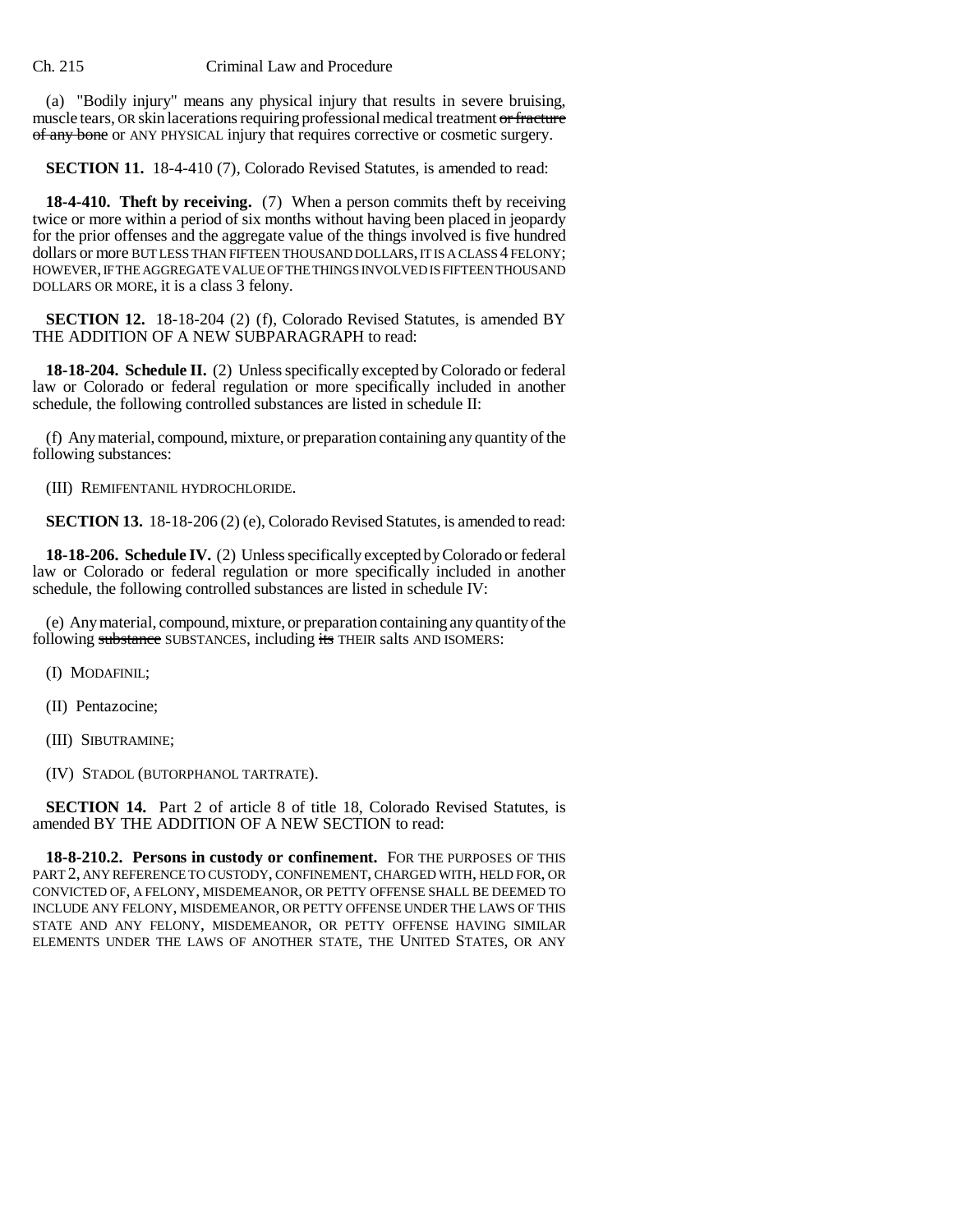TERRITORY SUBJECT TO THE JURISDICTION OF THE UNITED STATES.

### **SECTION 15.** 16-13-314 (1), Colorado Revised Statutes, is amended to read:

**16-13-314. Disposition of forfeited real property.** (1) In an action to abate a class 1 public nuisance, if the court finds that such class 1 public nuisance exists and that the same has been conducted, used, or maintained by the owner of a building, place, or any real property seized and closed as a class 1 public nuisance, or that the nuisance has been conducted, used, or maintained by any person with the actual knowledge and consent of the owner, a permanent order of abatement shall be entered as a part of the judgment in the case. The order of abatement shall direct the sheriff to sell such building or place and the ground upon which such building or place is situate or any other real property, to the extent of the interest of such owner therein, at public sale in the manner provided for sales of property upon execution. In no event shall real property not actually used for the illegal purpose which THAT IS NEITHER PROCEEDS OF NOR PART OF THE SAME LOT OR TRACT OF LAND USED FOR THE PUBLIC NUISANCE ACT THAT was the underlying subject matter of the public nuisance action, be subject to seizure and forfeiture, excepting access and egress routes.

**SECTION 16.** Part 4 of article 18 of title18, Colorado Revised Statutes, is amended BY THE ADDITION OF A NEW SECTION to read:

**18-18-406.5. Unlawful use of marihuana in a detention facility.** (1) ANY PERSON CONFINED IN ANY DETENTION FACILITY IN THIS STATE WHO POSSESSES OR USES UP TO EIGHT OUNCES OF MARIHUANA COMMITS A CLASS 6 FELONY; EXCEPT THAT, IF THE PERSON COMMITS A SECOND OR SUBSEQUENT VIOLATION WHERE BOTH THE INITIAL AND SUBSEQUENT VIOLATIONS INVOLVED MORE THAN ONE OUNCE OF MARIHUANA, THE PERSON COMMITS A CLASS 5 FELONY.

(2) ANY PERSON CONFINED IN ANY DETENTION FACILITY IN THIS STATE WHO POSSESSES OR USES EIGHT OUNCES OR MORE OF MARIHUANA SHALL BE SUBJECT TO THE PROVISIONS OF SECTION 18-18-406 (4) (b).

(3) FOR PURPOSES OF THIS SECTION, "DETENTION FACILITY" MEANS ANY BUILDING, STRUCTURE, ENCLOSURE, VEHICLE, INSTITUTION, OR PLACE, WHETHER PERMANENT OR TEMPORARY, FIXED OR MOBILE, WHERE PERSONS ARE OR MAY BE LAWFULLY HELD IN CUSTODY OR CONFINEMENT UNDER THE AUTHORITY OF THE STATE OF COLORADO OR ANY POLITICAL SUBDIVISION OF THE STATE OF COLORADO.

**SECTION 17.** The introductory portion to 18-18-404 (1), Colorado Revised Statutes, is amended to read:

**18-18-404. Unlawful use of a controlled substance.** (1) Except as is otherwise provided for offenses concerning marihuana and marihuana concentrate in section  $18-18-406$ , SECTIONS 18-18-406 AND 18-18-406.5, any person who uses any controlled substance, except when it is dispensed by or under the direction of a person licensed or authorized by law to prescribe, administer, or dispense such controlled substance for bona fide medical needs, commits:

**SECTION 18.** 16-13-303 (3), Colorado Revised Statutes, is amended BY THE ADDITION OF A NEW PARAGRAPH to read: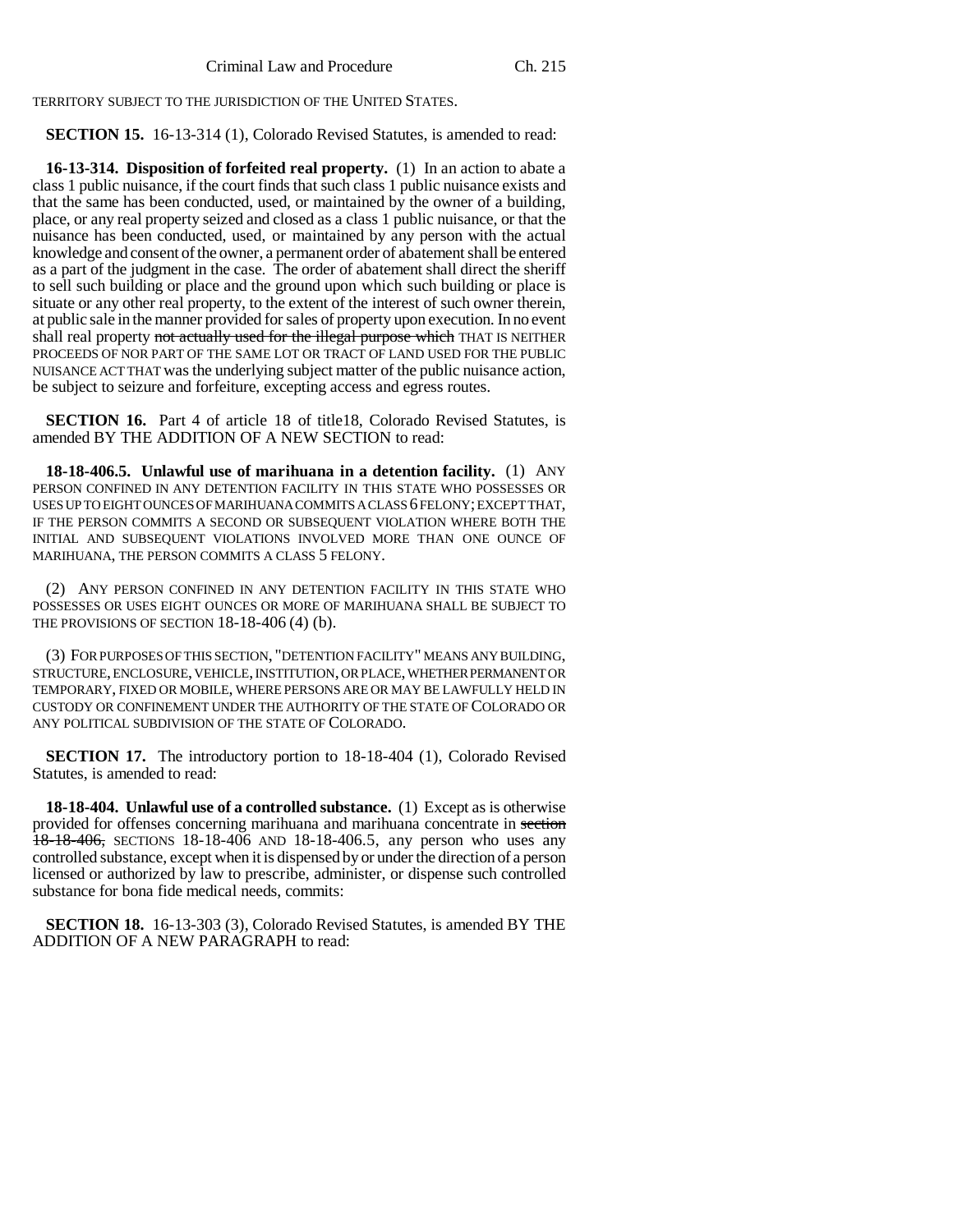**16-13-303. Class 1 public nuisance.** (3) The following shall be deemed class 1 public nuisances and be subject to forfeiture and distributed as provided in section 16-13-311 (3), and no property rights shall exist in them:

(d) ALL EQUIPMENT OF ANY KIND, INCLUDING BUT NOT LIMITED TO COMPUTERS AND ANY TYPE OF COMPUTER HARDWARE, SOFTWARE, OR OTHER EQUIPMENT, USED IN COMMITTING SEXUAL EXPLOITATION OF A CHILD, AS DESCRIBED IN SECTION 18-6-403,C.R.S., OR COMPUTER CRIME, AS DESCRIBED IN SECTION 18-5.5-102,C.R.S.

**SECTION 19.** The introductory portion to 18-3-412.5 (4) (a), Colorado Revised Statutes, is amended to read:

**18-3-412.5. Sex offenders - duty to register - penalties.** (4) (a) Any person who is required to register pursuant to subsection  $(1)$  OR  $(3.5)$  of this section and who commits any of the acts specified in this paragraph (a) commits the offense of failure to register as a sex offender:

**SECTION 20.** 18-6.5-103 (6), Colorado Revised Statutes, is amended to read:

**18-6.5-103. Crimes against at-risk adults and at-risk juveniles classifications.** (6) Any person who knowingly neglects an at-risk adult OR AN AT-RISK JUVENILE or knowingly acts in a manner likely to be injurious to the physical or mental welfare of an at-risk adult OR AN AT-RISK JUVENILE commits a class 1 misdemeanor.

**SECTION 21.** 18-1-409 (1), Colorado Revised Statutes, is amended to read:

**18-1-409. Appellate review of sentence for a felony.** (1) When sentence is imposed upon any person following a conviction of any felony, other than a class 1 felony in which a death sentence is automatically reviewed pursuant to section 16-11-103 (6), C.R.S., or section 16-11-802 (6), C.R.S., the person convicted shall have the right to one appellate review of the propriety of the sentence, having regard to the nature of the offense, the character of the offender, and the public interest, and the manner in which the sentence was imposed, including the sufficiency and accuracy of the information on which it was based; EXCEPT THAT, IF THE SENTENCE IS WITHIN A RANGE AGREED UPON BY THE PARTIES PURSUANT TO A PLEA AGREEMENT, THE DEFENDANT SHALL NOT HAVE THE RIGHT OF APPELLATE REVIEW OF THE PROPRIETY OF THE SENTENCE. The procedures to be employed in the review shall be as provided by supreme court rule.

**SECTION 22.** 18-1-105 (9.5) (a), Colorado Revised Statutes, is amended to read:

**18-1-105. Felonies classified - presumptive penalties.** (9.5) The presence of any one or more of the following sentence-enhancing circumstances shall require the court, if it sentences the defendant to incarceration, to sentence the defendant to a term of at least the minimum in the presumptive range but not more than twice the maximum term authorized in the presumptive range for the punishment of a felony:

(a) AT THE TIME OF THE COMMISSION OF THE FELONY, the defendant was charged with or was on bond for a previous felony at the time of the commission of the felony, for which previous felony the defendant was subsequently convicted IN A PREVIOUS